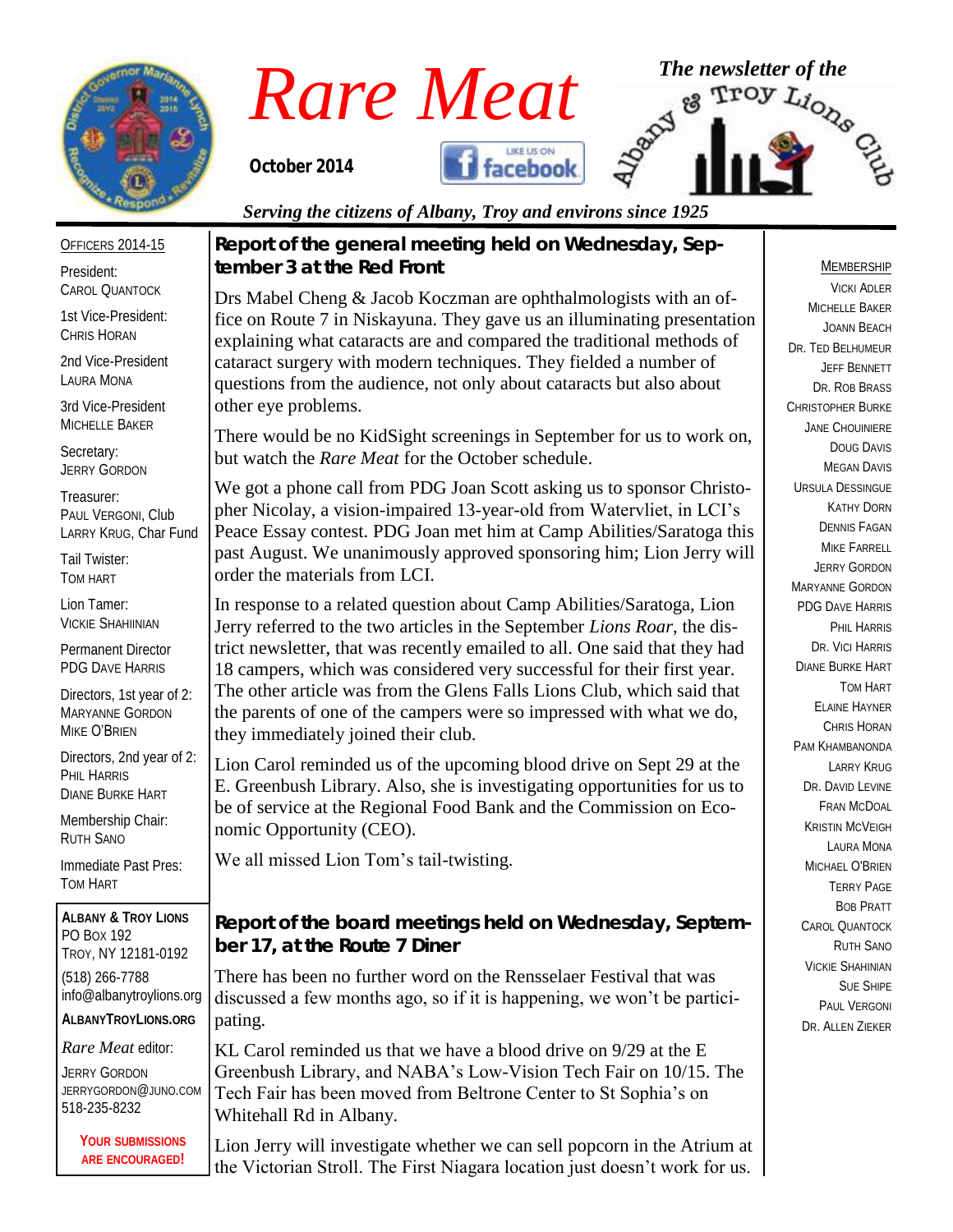PDG Dave reports that Lion Phil is in Heritage House, and he doubts very much that he'll be out any time soon if at all. We voted to appoint Lion Kathy to complete Phil's term as Director.

We got an invitation that went to all community and faith-based organizations from the Public Health Preparedness Coordinator at the Rens County Dept of Health. There will be two information sessions about Medical Countermeasure Points of Dispensing, which is part of an overall emergency-preparedness program for the county. The sessions are on 9/30, one at 11 am and the other at 6:30 pm. Anyone interested in attending either session should contact KL Carol for further info.

The Fall Conference (2nd District cabinet meeting) is on Saturday, Nov 1, at the Holiday Inn Turf in Lake George. That evening, the Ft Edward, Glens Falls, Gloversville and Waterford Lions Clubs will hold a joint 75<sup>th</sup> Anniversary celebration, also in Lake George. We should all try to attend at least one of these events. *[Further info on page 3.]*

Also coming up is the Bethlehem LC's  $60<sup>th</sup>$  Anniversary celebration at Normanside Country Club in Delmar. We voted to move our November board meeting to Tuesday the 18th so that we could attend their party.

2015 is our club's 90<sup>th</sup> Anniversary. We talked about combining the celebration with our installation dinner on June 3.

2017 is the 100<sup>th</sup> Anniversary of Lions International, and there's a web site (Lions100.org) dedicated to that landmark occasion. It includes many suggestions for projects that clubs can adopt to meet LCI's Centennial Service Challenge.

KL Carol and Lion Jerry went to a zone planning meeting last night. ZC Michele O'Hare proposed, as a zone project, that we distribute copies of *I See the World*, by Jean Barlow, to various libraries, elementary schools, etc. This is a print & Braille children's book for pre-K through 9-yr-old kids that promotes tolerance and understanding by "teaching them how others may see differently from themselves, increasing sensitivity to disabilities." The author lives down-state and will autograph each book. The books are \$23.95, but we can get them for \$18. Even though there are still some details to be ironed out and the project has not been announced to the other clubs in our zone (Bethlehem, Ravena & Waterford), we voted to start the ball rolling by committing to buy 10 books.

Our holiday party will be on December 3 instead of our regular meeting. We will ask Lion Kathy to make the arrangements, probably at Valente's in Watervliet again.

An offer came in the mail just today for ballpoint pens with the Lions logo and name, phone and web site. We can buy any quantity for  $39¢$  each, which seems like an excellent price. We'll discuss this further.

Lion Maryanne has given out one voucher for eyeglasses, but has several applications pending.

KL Carol is wrapping up the 3 hearing aids we approved last month, and has since received another application, but it's not yet ready to submit for approval.

Community Gardens and CEO have partnered to collect Thanksgiving Food Packages. They are looking for donations of canned gravy, boxed stuffing, elbow macaroni and pie crust mix. They'll be collecting between 10/6-11/14, and distributing to needy families on 11/24 and 11/25. They'll need volunteers to help with the distribution. *[See pages 3 and 8.]*

Lion Jerry read thank-you notes from Barbara Berberich for the donation we made in Lion Barry's memory; from Lion Sandie Clark for the used hearing aids we donated to the Hearing Conservation Society; from Kylea Spain, the student who got our Klingaman Award from Watervliet HS; from the Sight Society for our donation in support of their golf tournament; and from NABA for our donation in support of their Low-Vision Technology Fair.

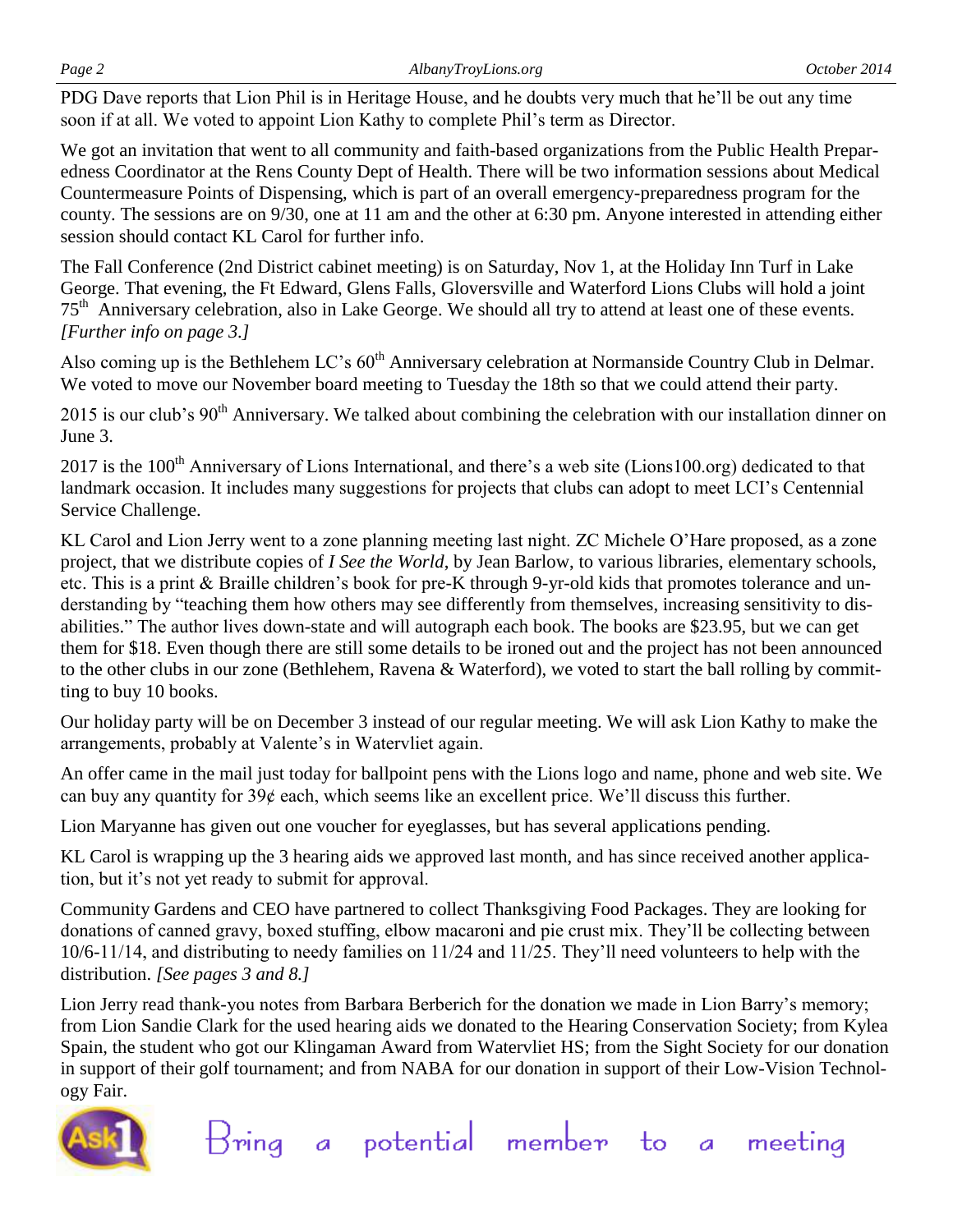# *Our next meeting ...*

Our next meeting is on **Wednesday, October 1**, at the Red Front. Our speaker will be District Governor Marianne Lynch; Zone Chair Michele O'Hare will be there also. Let's get a good turnout for this. We try to start the meetings at 6:00 PM, so it would be a good idea to get there by 5:45 so you can get your dinner order in and socialize for a few minutes before the bell rings. *Bring canned gravy, boxed stuffing, elbow macaroni or pie crust mix - see page 8.*



# *KidSight*

Kathryn always appreciates our help on KidSight screenings. I didn't get her October schedule in time for this issue, but I'll send it out as soon as I can.



Our next **BLOOD DRIVE** will be **Monday, September 29, from 1-6 PM** at the **East Greenbush Community Library.** We need volunteers:

- To work at the registration desk and the canteen at the drive,
- ◆ And to donate blood.

If you can do either or both of these, please sign up with KL Carol at **cquantoc@nycap.rr.com** or **664-3901**.

*Future blood drives: Schedule TBD.*

# *Buying on line…*

If you're planning on making a purchase at amazon.com, do it from **SMILE.AMAZON.COM** instead. You can specify Lions Clubs International Foundation (LCIF) as your charity of choice, and they'll get 0.5% of your purchase price.

# *Low-vision Technology Fair*

NABA's annual tech fair, to be held on **Wednesday, October 15**, has been moved from the Beltrone Center to St Sophia's Church on Whitehall Road in Albany. We'll be looking for a few volunteers to man our information table. See page 6 for details.

# *November 1*

**Saturday, November 1**, is a big day for local Lions. The Fall Conference starts at 9:30 a.m. at the Holiday Inn in Lake George. (The Fall Conference is really just the 2nd district cabinet meeting, but it usually includes an International Director as guest speaker and a fancier lunch, so it's a little dressier than cabinet meetings.) I'm sure DG Marianne will tell us all about it when she visits us on Oct. 1. See page 7 for full details; note that the reservation form is due by October 18.

Then, at 5:30 that evening, the Ft Edward, Glens Falls, Gloversville and Waterford Lions Clubs are holding a joint 75th anniversary celebration at the Ft William Henry Hotel, also in Lake George. I'll get the details out to you once I get them, but meanwhile, I understand it will be a gala event, so mark your calendar.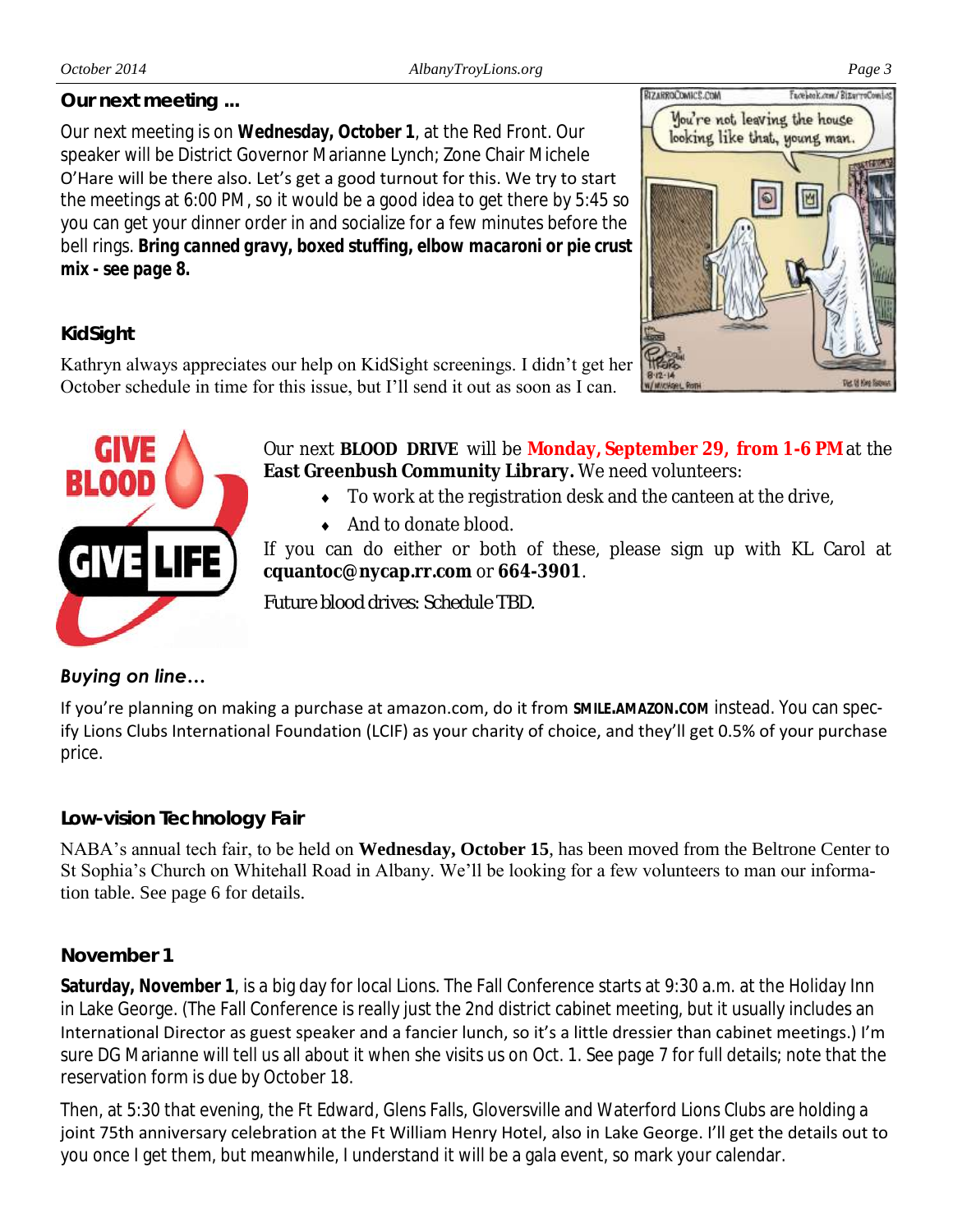

# *On a personal note …*

PDG Dave tells us: "Just to note that Lion Gil Roy, a member of the Waterford Lions and a past Region/Zone Chair, is now at the Eddy Heritage House for a period of rehabilitation following some recent surgery. He is in Room 422. If you are in the area, you might want to stop in; he likes to chat. The address is Eddy Heritage House Nursing and Rehabilitation Center, 2920 Tibbits Ave., Troy NY 12180."

Here's the follow-up photo to a blurb that appeared in this column last July. L-R: [Valerie Krug-](https://www.facebook.com/valerie.krughanson)[Hanson,](https://www.facebook.com/valerie.krughanson) [Jeffrey Krug,](https://www.facebook.com/jeffrey.krug.56) [Anna Alexeeva,](https://www.facebook.com/anna.alexeevaa?fref=photo) [Daryl Krug,](https://www.facebook.com/daryl.krug.1) [Mary Krug,](https://www.facebook.com/mary.krug.161) [Trevor Krug](https://www.facebook.com/vonkrug) and Lion [Larry Krug](https://www.facebook.com/larry.krug.98) in [Ayia](https://www.facebook.com/pages/Ayia-Napa/112041205479862)  [Napa,](https://www.facebook.com/pages/Ayia-Napa/112041205479862) Cyprus, in August for Anna & Daryl's wedding.



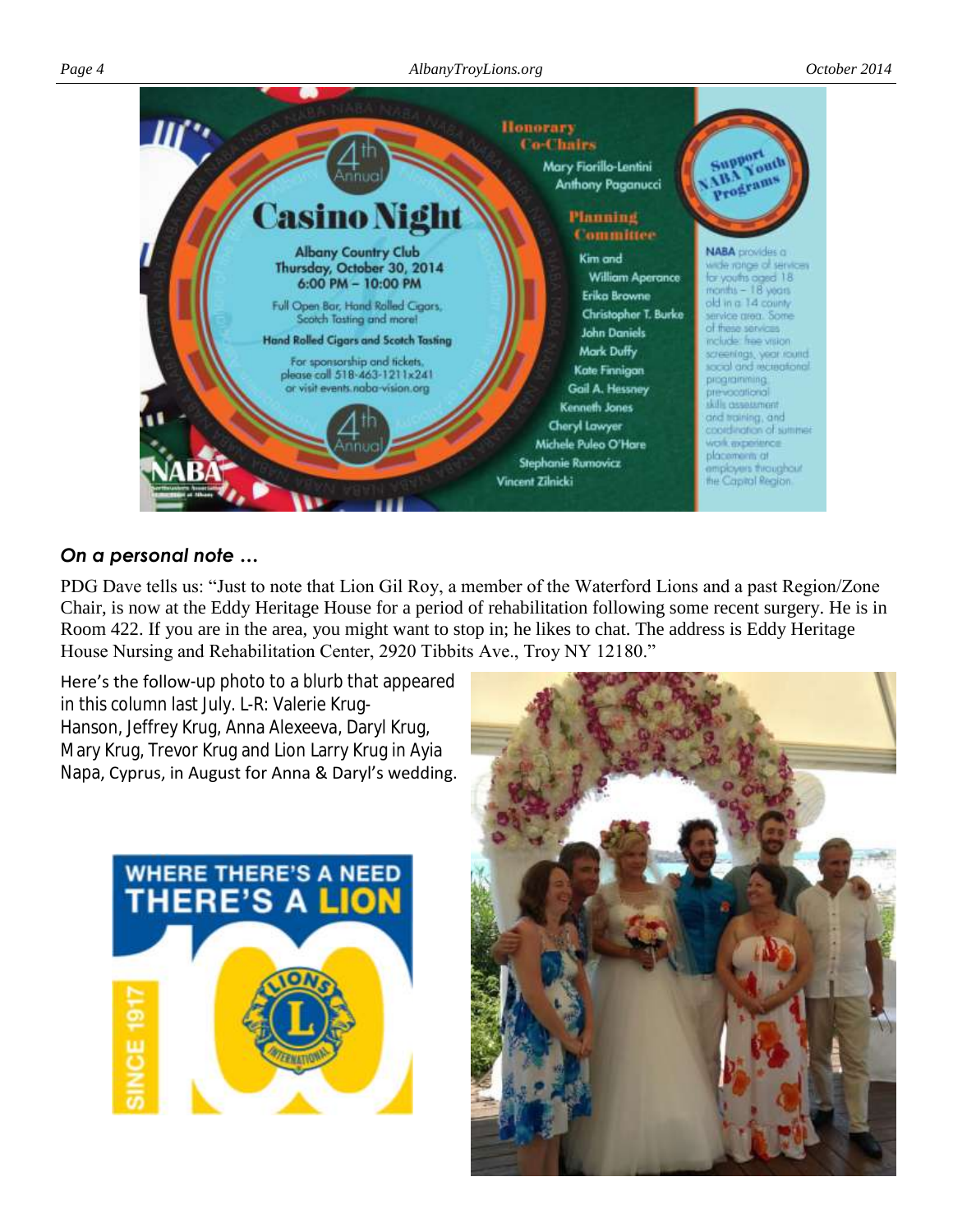# *LCI Environmental Photo Contest*

Every year, Lions Clubs International runs a photo contest. The rules for this year's contest are on page 8. Entries are due by November 1 at the Fall Conference, so start shooting.

# *Happy Birthday!*

Happy **October** birthday to these A&T Lions:

6th - Dennis Fagan 16th - Pam Khambanonda 24th - Fran McDoal



# *Happy Anniversary!*

Happy Lions Anniversary to these **October** inductees:

Laura Mona - 1 year Jerry Gordon - 23 years Larry Krug - 35 years Paul Vergoni - 35 years

| October 2014 |                            |         |                                                                          |                                   |                                         |                                                                         |  |
|--------------|----------------------------|---------|--------------------------------------------------------------------------|-----------------------------------|-----------------------------------------|-------------------------------------------------------------------------|--|
| Sunday       | Monday                     | Tuesday | Wednesday                                                                | Thursday                          | Friday                                  | Saturday                                                                |  |
|              | Blood drive,<br>see page 3 |         | 6pm: Meeting<br>at Red Front.<br>See page 3                              | 2                                 | 3<br>Yom Kippur<br>starts at<br>sundown | $\overline{4}$<br>Yom Kippur<br>ends at<br>sundown                      |  |
| 5            | 6                          | 7       | 8                                                                        | 9                                 | 10                                      | $\frac{1}{2}$                                                           |  |
| 12           | 13<br>Columbus Day         | 14      | 15 Low vision<br>tech fair, see<br>pages 3 & 6.<br>6pm: Board<br>meeting | 16                                | 17                                      | 18                                                                      |  |
| 19           | 20                         | 21      | 22                                                                       | 23                                | 24                                      | 25                                                                      |  |
| 26           | 27                         | 28      | 29                                                                       | 30<br>Casino Night,<br>see page 4 | 31<br>Halloween                         | Fall cont, see<br>pages 3 & 7.<br>75 <sup>th</sup> annly,<br>see page 3 |  |

**For other events around the district, visit 20Y2Lions.org**

Visit your club's web site: **ALBANYTROYLIONS.ORG**, your district web site: **20Y2LIONS.ORG**, International's web site: **LIONSCLUBS.ORG**, and LCI's centennial site: **LIONS100.ORG.**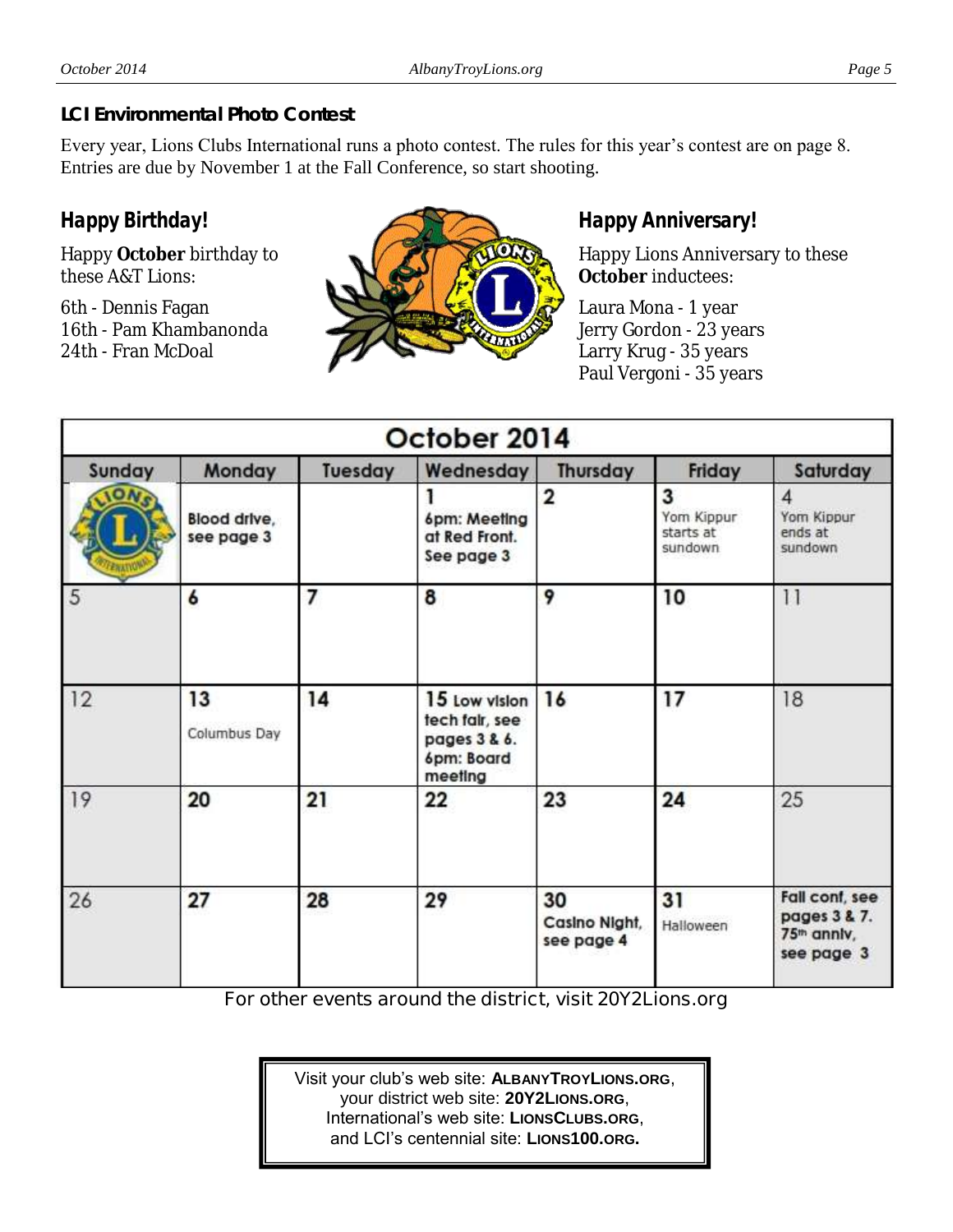# **2014 Low Vision Technology Fair**



**Northeastern Association** of the Blind at Albany

Presented by

www.naba-vision.org

DATE: OCTOBER 15, 2014 TIME: 10 a.m. - 5 p.m. **LOCATION: St. Sophia's Greek Orthodox Church** 440 Whitehall Road, Albany, NY



DIRECTIONS: http://mapq.st/1hK3AEF

# Guest Speakers: Presenting the latest in eye disease research and treatments

10:30 a.m. - Dr. Thomas Federici ~ophthalmologist & vitreoretinal specialist~ **RetinaCare Consultants, Albany, NY** 

1:00 p.m. - Dr. Hao Wang ~ophthalmologist & vitreoretinal specialist~ **Capital Region Retina, Albany, NY** 



- View the latest in low vision technologies for reading, computers & adaptive vision aids
- Adaptive living experts on living successfully with low vision, vision rehabilitation therapy and more!
- Door prizes & light refreshments!

**FOR MORE INFORMATION, CONTACT CHERYL LAWYER** (518) 463-1211 X234 or via email at clawyer@naba-vision.org

> Join us on Facebook "NABA'S Low Vision Technology Fair 2014"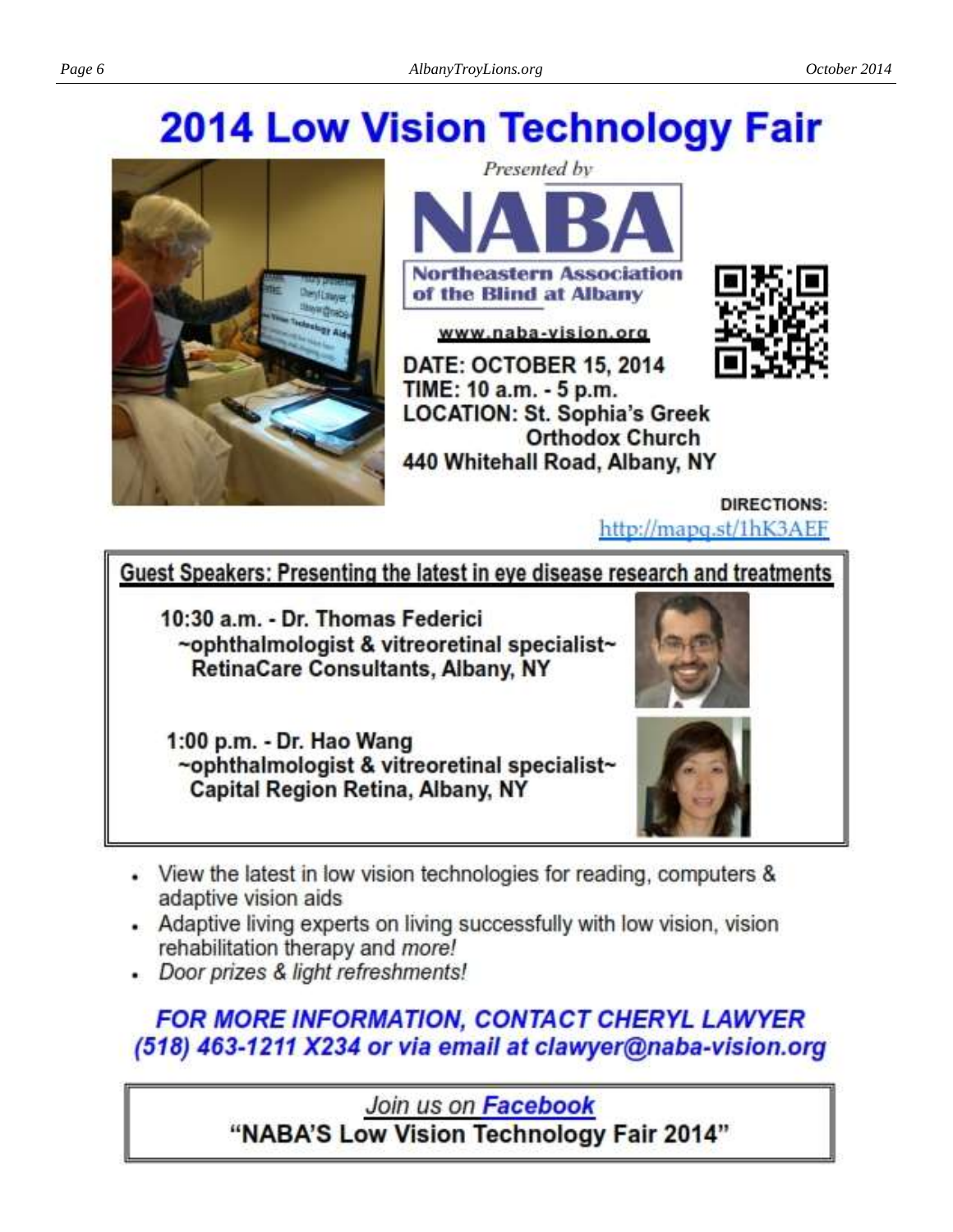# **District 20Y2**



# Saturday, November 1, 2014 Holiday Inn Turf, Lake George, NY

2223 Canada St Route 9, Lake George, NY 12845

DIRECTIONS: From I-87 North: At exit 21, take ramp right for RT-9N North toward Lake George Village. Turn right on RT-9N; At light turn left on RT-9N toward Lake George Village. In .7 miles arrive at Holiday Inn Turf. From RT-149 East: Take RT-149 East to end. Turn right on RT-9N. In 3.3 miles arrive at Holiday Inn Turf.

# 9:30 am Registration Meeting 10:00 - 3:00 pm  $\sim$  \$20.00 per person

# **LUNCHEON BUFFET**

Salad \* Garlic Bread • Chicken Francaise • Eggplant Parmesan • Chef's Choice of Pasta

Steamed Mixed Vegetables ● Dessert

Soda/Coffee/other Beverages

If you would like to attend the Cabinet Meeting without lunch, please email DG Marianne. marianne@sheldonmansion.com

# Cost of Luncheon is \$20.00 per person Checks payable to "District 20-Y2 Lions Clubs"

Send your reservation with check to: Lion Mary Claire Noakes, 12 Towner Road, Lake Luzerne, NY 12846 All reservations and checks must be received by October 18, 2014. Thank you.

| Name               | <b>STATISTICS</b><br>Club |  |
|--------------------|---------------------------|--|
| Name               | Club                      |  |
| Name               | Club                      |  |
| Amount Enclosed \$ |                           |  |